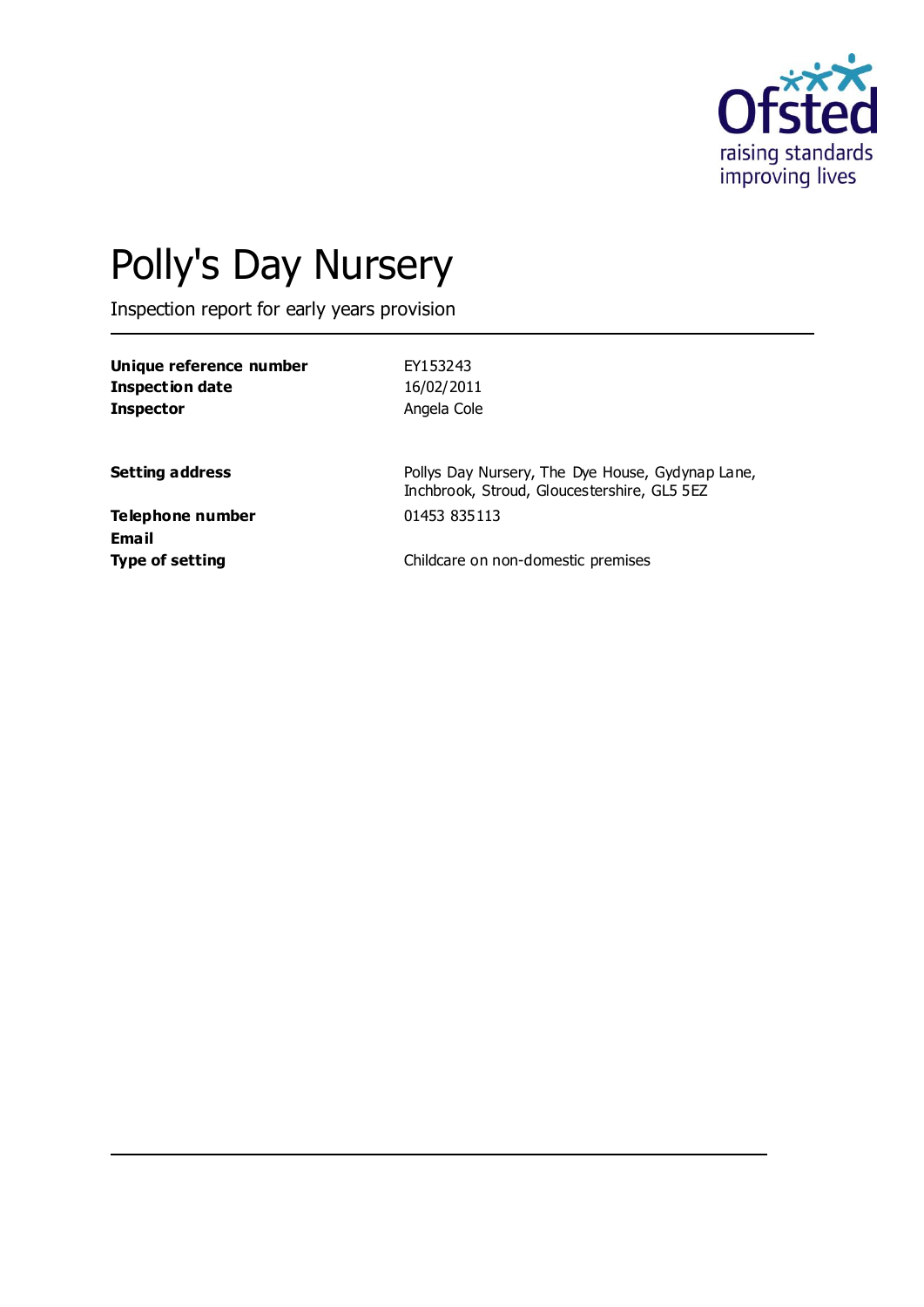The Office for Standards in Education, Children's Services and Skills (Ofsted) regulates and inspects to achieve excellence in the care of children and young people, and in education and skills for learners of all ages. It regulates and inspects childcare and children's social care, and inspects the Children and Family Court Advisory Support Service (Cafcass), schools, colleges, initial teacher training, work-based learning and skills training, adult and community learning, and education and training in prisons and other secure establishments. It assesses council children's services, and inspects services for looked after children, safeguarding and child protection.

If you would like a copy of this document in a different format, such as large print or Braille, please telephone 0300 123 1231, or email enquiries@ofsted.gov.uk.

You may copy all or parts of this document for non-commercial educational purposes, as long as you give details of the source and date of publication and do not alter the information in any way.

T: 0300 123 1231 Textphone: 0161 618 8524 E: enquiries@ofsted.gov.uk W: [www.ofsted.gov.uk](http://www.ofsted.gov.uk/)

© Crown copyright 2011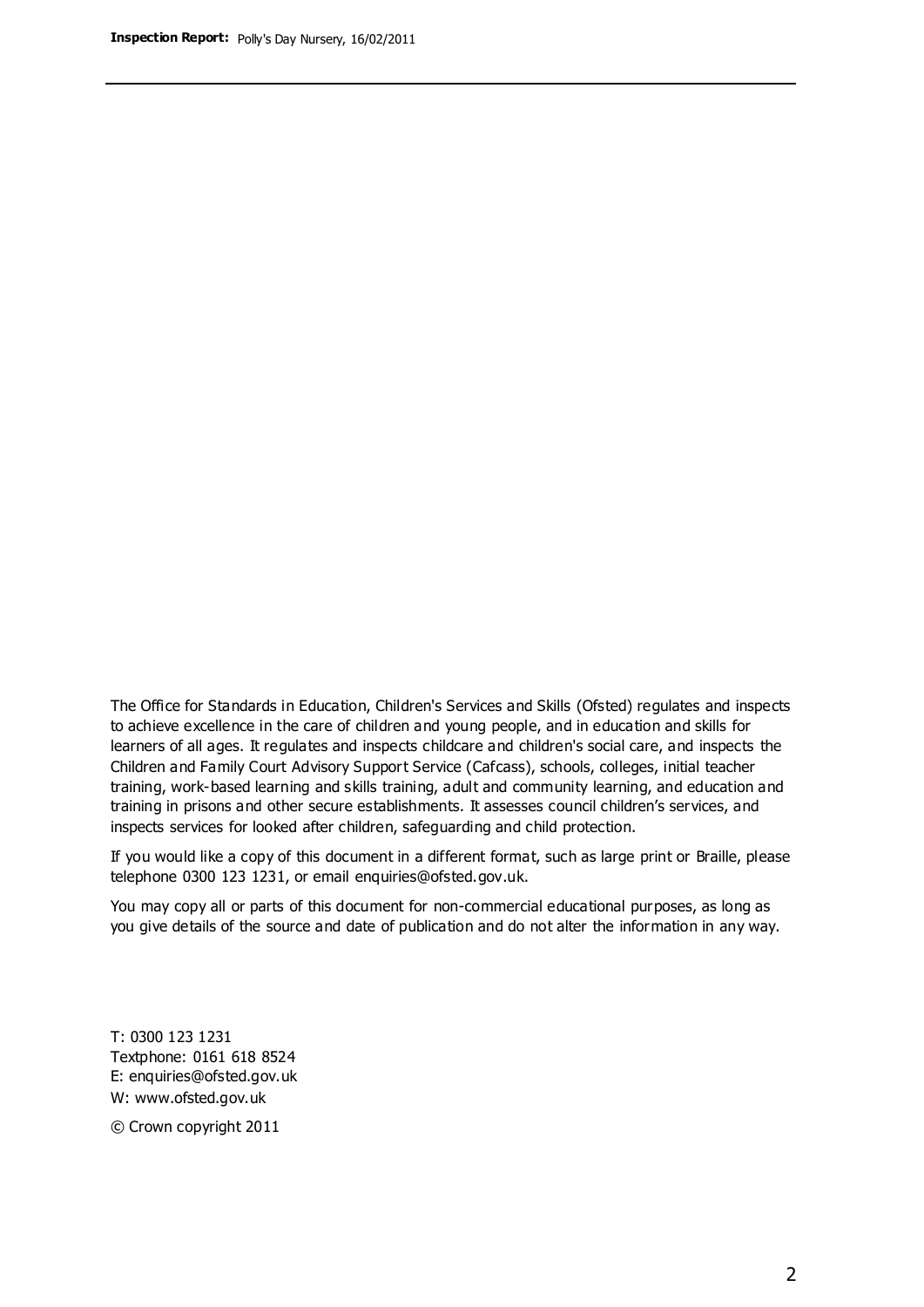## **Introduction**

This inspection was carried out by Ofsted under Sections 49 and 50 of the Childcare Act 2006 on the quality and standards of the registered early years provision. 'Early years provision' refers to provision regulated by Ofsted for children from birth to 31 August following their fifth birthday (the early years age group). The registered person must ensure that this provision complies with the statutory framework for children's learning, development and welfare, known as the *Early* Years Foundation Stage.

The provider must provide a copy of this report to all parents with children at the setting where reasonably practicable. The provider must provide a copy of the report to any other person who asks for one, but may charge a fee for this service (The Childcare (Inspection) Regulations 2008 regulations 9 and 10).

The setting also makes provision for children older than the early years age group which is registered on the voluntary and/or compulsory part(s) of the Childcare Register. This report does not include an evaluation of that provision, but a comment about compliance with the requirements of the Childcare Register is included in Annex B.

Please see our website for more information about each childcare provider. We publish inspection reports, conditions of registration and details of complaints we receive where we or the provider take action to meet the requirements of registration.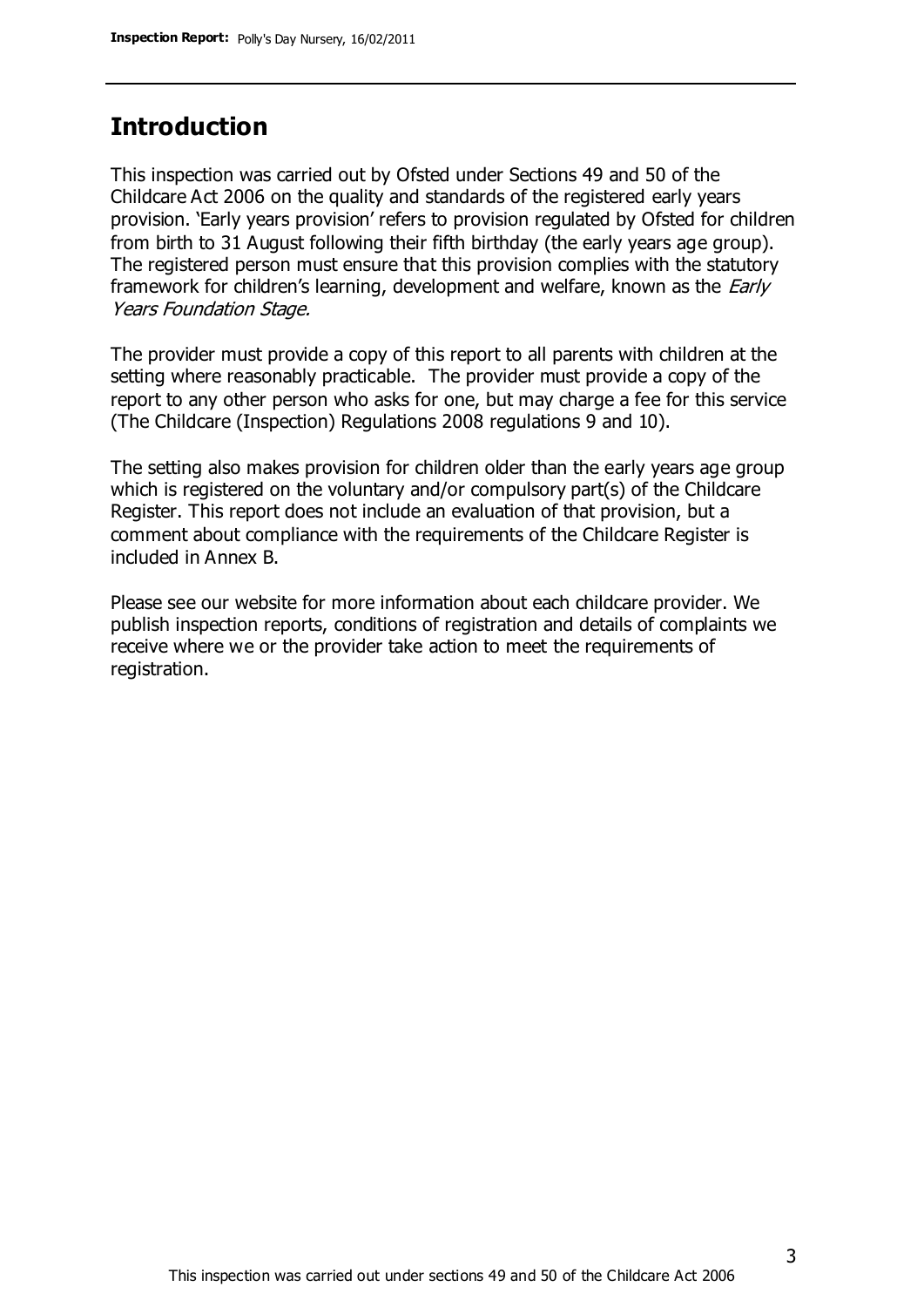# **Description of the setting**

Polly's Day Nursery opened in 2002 and is one of two settings run privately by the owners. It is situated in a two-storey, detached building at Inchbrook, to the west of Stroud and close to the town of Nailsworth in Gloucestershire. Younger children play on the ground floor and the pre-school group is on the first floor. There is a soft-play room, wet room and two enclosed outdoor areas with safety surfaces available to all children. The nursery is open each weekday from 8am to 6pm for 51 weeks of the year.

The nursery is registered by Ofsted on the Early Years Register and on the compulsory and voluntary parts of the Childcare Register. A maximum of 54 children in the early years age range may attend the nursery at any one time. There are currently 123 children aged from nine months to under five years on roll, some in part-time places. The nursery currently supports a number of children with special educational needs and/or disabilities and a number of children learning English as an additional language.

There are 17 staff members working directly with the children. Of these, 13 hold appropriate early years qualifications and four are working towards a qualification. There is one member of staff who has achieved Level 4 in management. The nursery provides funded early education for three- and four-year-olds.

## **The overall effectiveness of the early years provision**

Overall the quality of the provision is outstanding.

The children are extremely happy, arriving with confidence and eagerly begin their chosen play. They make friends easily and look forward to their company. They share a warm and affectionate relationship with the caring, patient staff who know them well. Overall, they are making excellent progress towards the early learning goals, as the staff successfully promote the children's learning and development. Partnerships with parents and other agencies are a key strength and are significant in ensuring the individual needs of the children are consistently met. Excellent selfevaluation by the committed management and staff prioritises areas for further development that are swiftly focused upon resulting in a highly successful provision where children and babies flourish.

## **What steps need to be taken to improve provision further?**

To further improve the high quality early years provision the registered person should consider:

reviewing the content of the pre-lunch activity for younger children so that their concentration is maximised.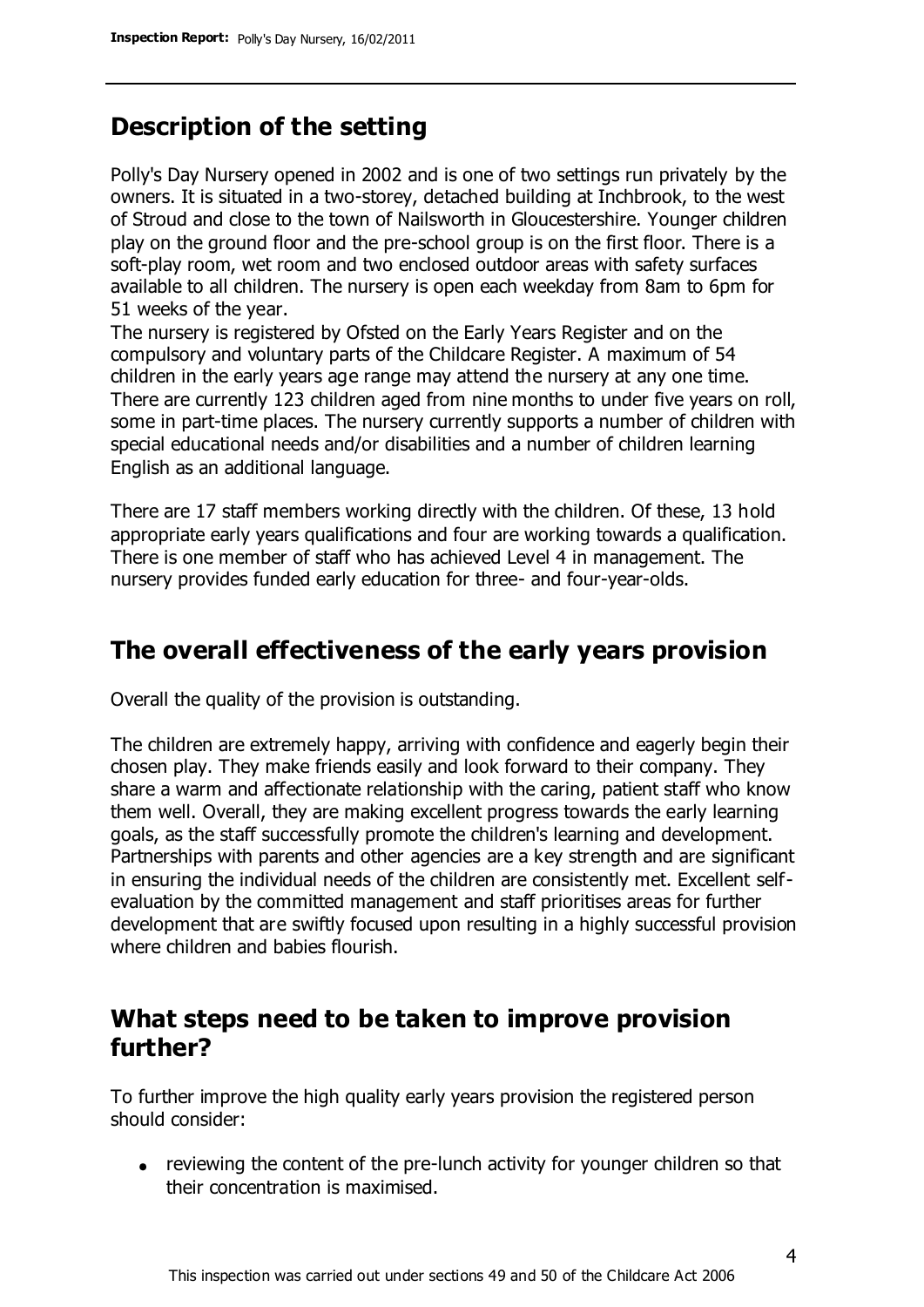# **The effectiveness of leadership and management of the early years provision**

The nursery's organisation is meticulous ensuring that safeguarding matters are given the highest priority. All staff are vetted and have an in-depth understanding of child protection issues to carefully consider the action they would take should there be any concern about a child's welfare. The nursery is a highly welcoming and stimulating environment that children explore safely. The premises are absolutely secure and action is taken to minimise all identified hazards. Thorough risk assessments are also carried out for range of outings in which children participate, including local walks. The nursery's record keeping is comprehensive and highly detailed. Extensive policies and procedures reflect the nursery's current practice and are easily available for parents. Hygiene practice is exemplary and healthy lifestyles for children are actively promoted.

The partnership between the staff and the parents and carers is excellent, with all parties liaising closely to ensure the children receive the care and education they require. By working closely with the children's parents, staff find out many details about new children. Families report of their immense satisfaction with regard to the information they receive about the children's progress and appreciate the efforts made to share the children's achievement, for example, through daily use of the diary sheets for the youngest children and fascinating learning journals. The staff work substantially with other providers that deliver the Early Years Foundation Stage while offering their systems, so there is excellent continuity of care that considerable benefits all children.

The nursery's management is exceptional. As a result, staff make excellent use of time and resources to fully meet the children's needs. Through the highly supportive key-person system, staff actively promote equality and diversity. They monitor activities and assessment rigorously to ensure children are fully integrated and achieve to the very best of their ability. The dedicated staff are, overall, highly qualified and continue to access training to increase their high level of knowledge with regard to early years. They have excellent working relationships and are highly motivated. They make exemplary use of ongoing reflection through in-depth self-evaluation in which all parents and children significantly participate and their views are highly valued. This helps the staff to fully identify the nursery's strengths and accurately target plans for the future, for example, to extend facilities for parental involvement. The nursery demonstrates an excellent capacity for continued improvement in the future.

# **The quality and standards of the early years provision and outcomes for children**

The children achieve and enjoy to an outstanding degree at the nursery. They benefit highly from skilled, enthusiastic and patient staff who offer a wealth of exciting play opportunities that interest, stimulate, challenge and equip children with excellent skills for the future. Their conversations are advanced for their years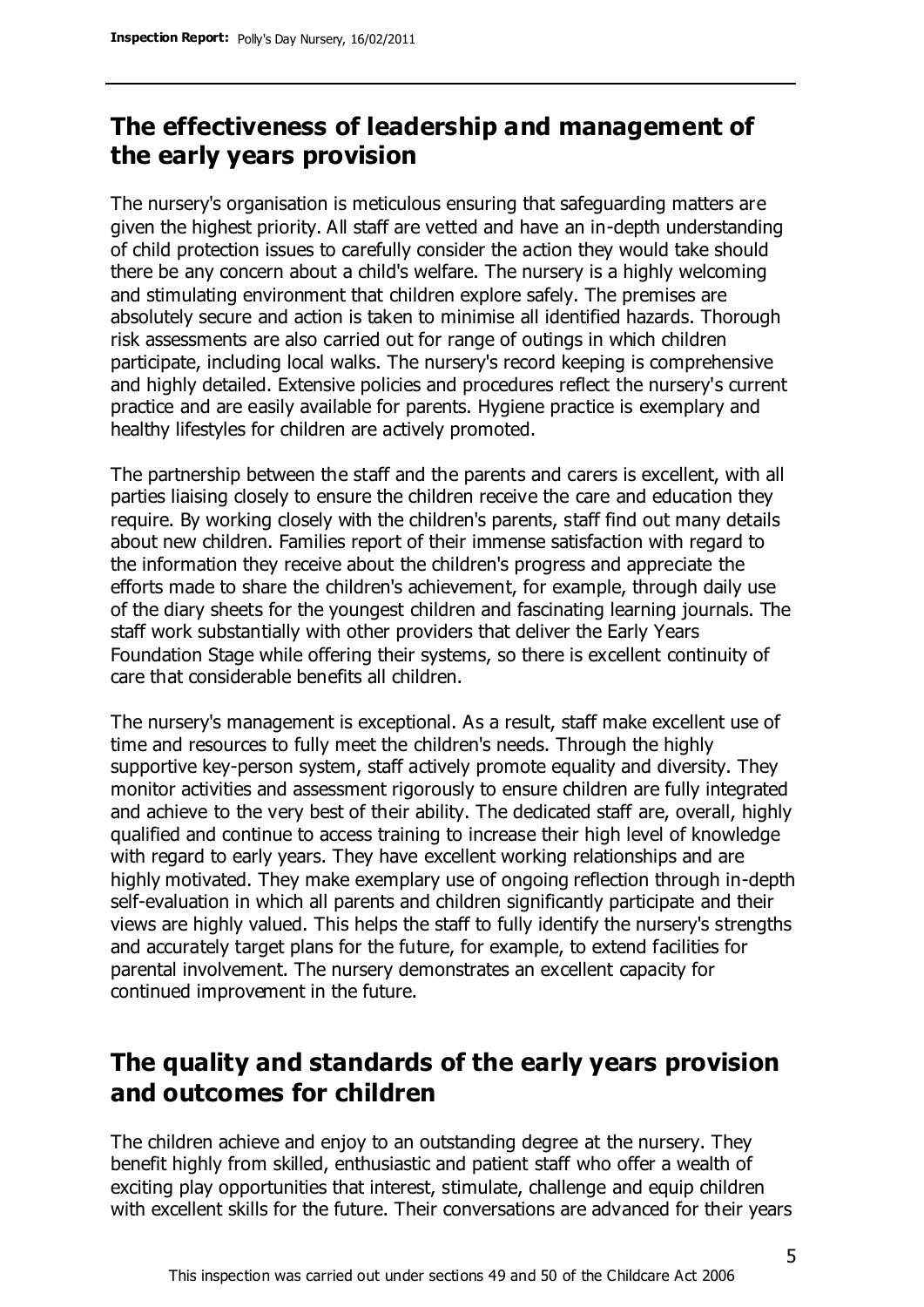and their love of literature enables them to eagerly contribute to their own group stories. They gain considerable numerical skills and show great persistence in solving problems that they initiate, for example, to master an extensive range of technology. The children confidently design using tools of their choice and construct complex models to express their own ideas. From a young age, the children play an important part in the life of the local community, for example, taking part in charity fundraising and exploring the local cycle paths. They gain an excellent understanding about the advantages of recycling and the importance of caring for their environment.

All babies and children make outstanding progress in their learning and development, including those with special educational needs and/or disabilities and those learning English as an additional language. This is because staff fully identify children's individual schemas, developmental needs and deep interests. This, along with a comprehensively monitored programme of assessment and planning, means that children's achievements are consistently valued and highly extended. Progress is excellent in all areas of learning, but particularly good in creative development. Children delight in planting flowers, vegetables and herbs outdoors and make maximum use of their senses and imaginations in the highly resourced in and outdoor play areas. For example, babies freely explore an extensive range of 'treasure basket' materials and toddlers are fully engaged in play with a very wide choice of creative media, including foam, water and paint. Children role play using real food and household items and create their own imaginative areas, including a 'castle' for knights and princesses.

The high quality adult interaction and exemplary organisation of routines help babies and very young children to gain an exceptionally strong sense of security. Older children show a strong sense of security and feel safe within the nursery. They safely use the extensive range of tools and equipment in the nursery and know how to handle these to keep themselves safe. Their understanding of safety issues and how they demonstrate this is exceptional. Children are extremely confident and competent in communicating their thoughts and show a mature response to taking responsibility about their own and others' safety. Children gain exceptional understanding of the importance of healthy lifestyles. They follow meticulous personal hygiene routines, choose to spend time out of doors in the fresh air and make healthy food choices at the snack café and at highly sociable meal times.

The high expectations of practitioners and the clear boundaries set mean that children behave very well and spontaneously use good manners. Children show an excellent understanding of expected standards of behaviour and apply these in order to keep themselves and others safe. For example, they suggest organising their own turn taking using a timer. They demonstrate very caring attitudes and older children are highly willing to give others help when needed. They are confident, inquisitive and enthusiastic because the nursery's outstanding provision fully meets their needs so they are totally engaged and greatly enjoy their learning.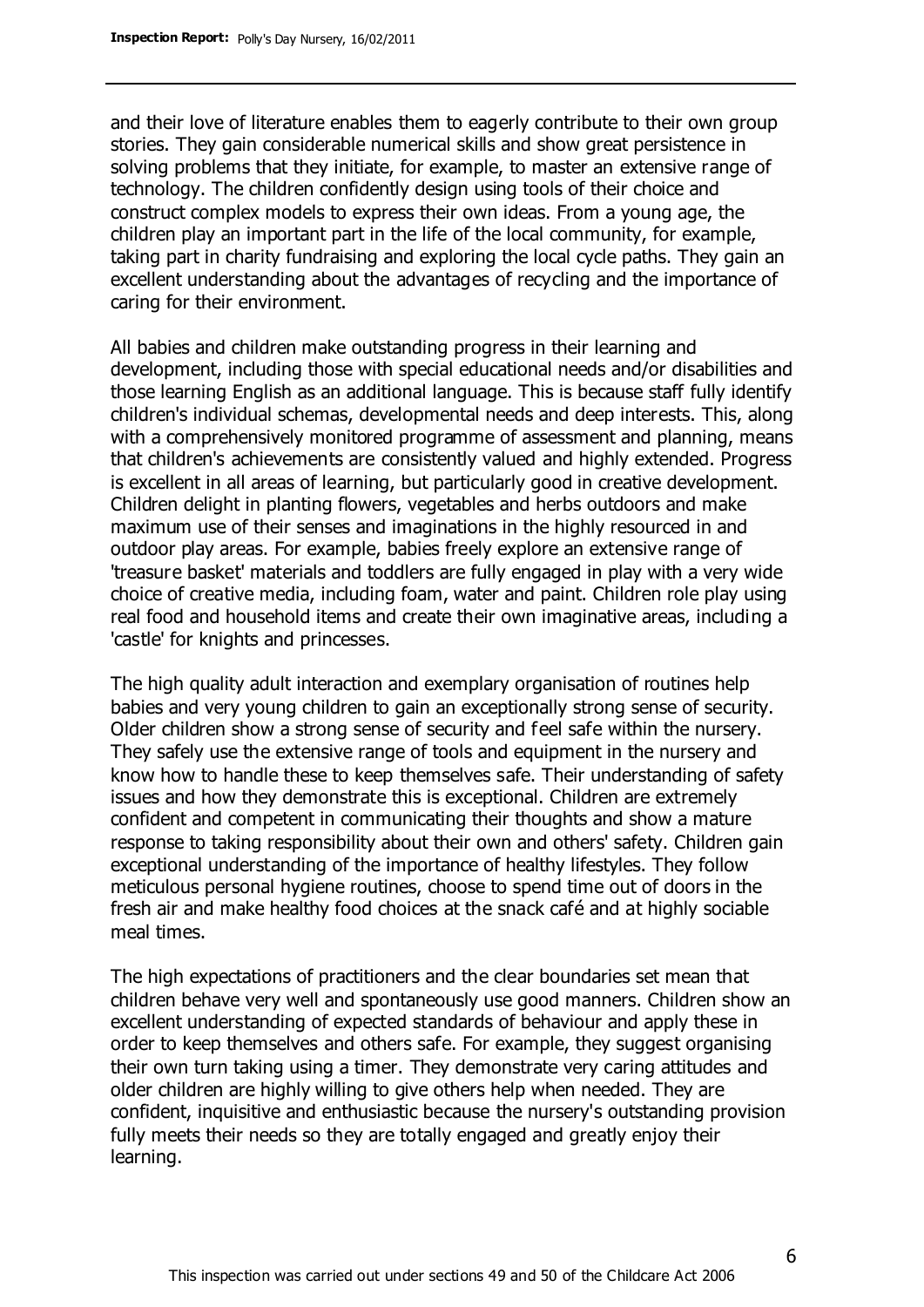# **Annex A: record of inspection judgements**

#### **The key inspection judgements and what they mean**

Grade 1 is Outstanding: this aspect of the provision is of exceptionally high quality Grade 2 is Good: this aspect of the provision is strong Grade 3 is Satisfactory: this aspect of the provision is sound Grade 4 is Inadequate: this aspect of the provision is not good enough

### **The overall effectiveness of the early years provision**

| How well does the setting meet the needs of the<br>children in the Early Years Foundation Stage? |  |
|--------------------------------------------------------------------------------------------------|--|
| The capacity of the provision to maintain continuous                                             |  |
| improvement                                                                                      |  |

### **The effectiveness of leadership and management of the early years provision**

| The effectiveness of leadership and management of the             |  |
|-------------------------------------------------------------------|--|
| <b>Early Years Foundation Stage</b>                               |  |
| The effectiveness of leadership and management in embedding       |  |
| ambition and driving improvement                                  |  |
| The effectiveness with which the setting deploys resources        |  |
| The effectiveness with which the setting promotes equality and    |  |
| diversity                                                         |  |
| The effectiveness of safeguarding                                 |  |
| The effectiveness of the setting's self-evaluation, including the |  |
| steps taken to promote improvement                                |  |
| The effectiveness of partnerships                                 |  |
| The effectiveness of the setting's engagement with parents and    |  |
| carers                                                            |  |

## **The quality of the provision in the Early Years Foundation Stage**

The quality of the provision in the Early Years Foundation Stage | 1

## **Outcomes for children in the Early Years Foundation Stage**

| <b>Outcomes for children in the Early Years Foundation</b>    |  |
|---------------------------------------------------------------|--|
| <b>Stage</b>                                                  |  |
| The extent to which children achieve and enjoy their learning |  |
| The extent to which children feel safe                        |  |
| The extent to which children adopt healthy lifestyles         |  |
| The extent to which children make a positive contribution     |  |
| The extent to which children develop skills for the future    |  |

Any complaints about the inspection or report should be made following the procedures set out in the guidance available from Ofsted's website: www.ofsted.gov.uk